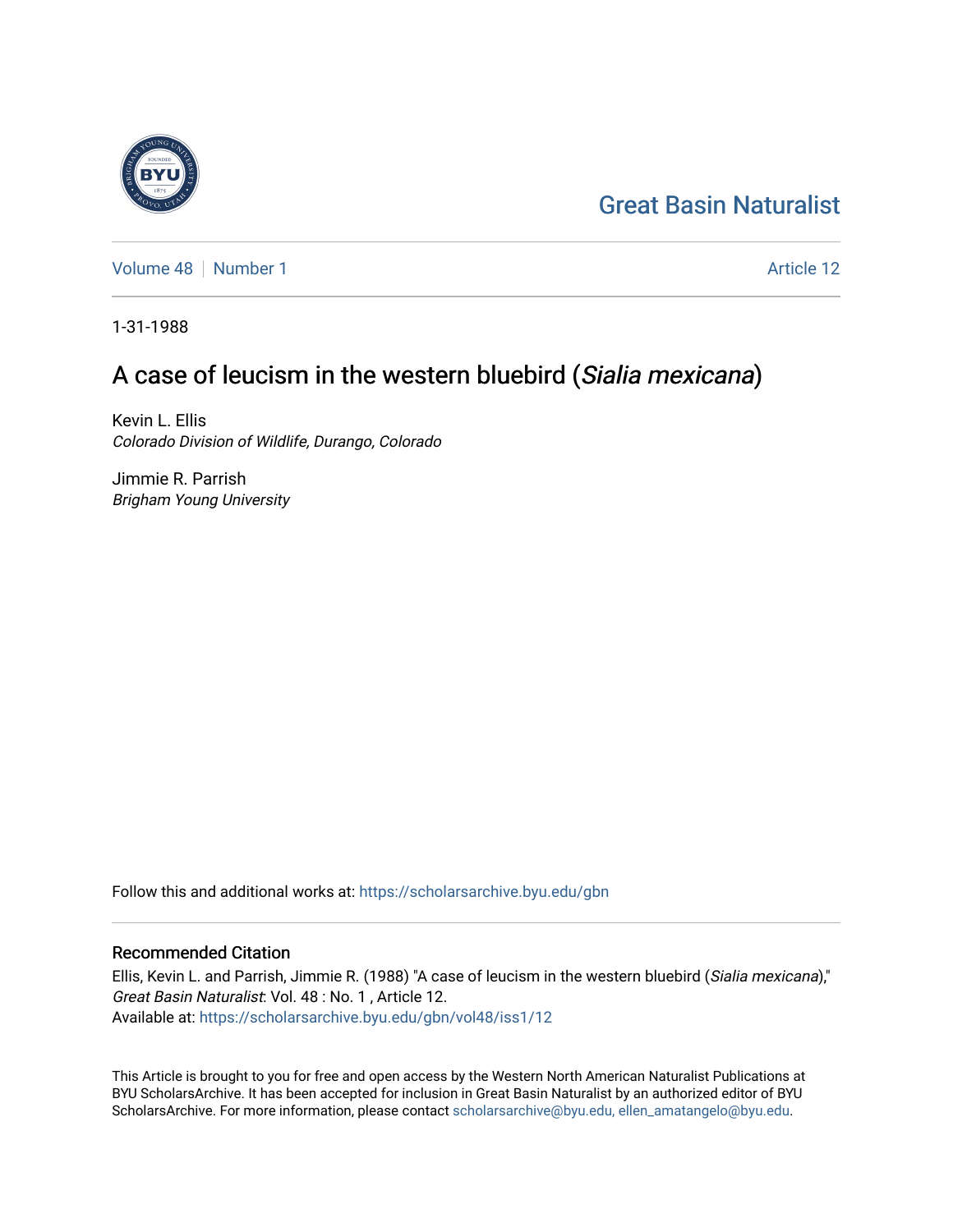### A CASE OF LEUCISM IN THE WESTERN BLUEBIRD (SIALIA MEXICANA)

Kevin L. Ellis<sup>1</sup> and Jimmie R. Parrish<sup>2</sup>

ABSTRACT.—Leucism in the western bluebird (Sialia mexicana) is reported from La Plata County, Colorado.

Leucism in birds is a condition resnlting from a partial loss of pigment, affecting all the colors present and reducing them in intensity (Harrison 1985). Recently, Jehl (1985) esti mated that the frequency of leucism is rare in eared grebes (Podiceps nigricollis). Occurrence overall is rare in birds, differing greatly among species (Sage 1963, Gross 1965). Herein, we report a case of leucism in <sup>a</sup> west ern bluebird {Sialia mexicana ).

A study of nest site fidelity of western bluebirds was conducted in the vicinity of Durango, La Plata County, Colorado, from May to July 1986. A total of 32 nest boxes were checked for occupancy and presence of nestlings, and young birds were monitored throughout the nesting cycle. Adults and young were banded with U.S. Fish and Wildlife Service numbered leg bands. One particular nest box contained two young that differed considerably in early plumage color. One nestling appeared normally colored, while the other was very pale. The young bluebirds were approximately 15 days old when first observed, and remex and rectrix colors were not observable at that time. The nest box was visited 10 days later and both young appeared to have fledged successfully.

On 24 September 1986 at 1100 hrs, <sup>a</sup> leucistic western bluebird was seen feeding along <sup>a</sup> fence row approximately 6 km south of Durango, Colorado, in the company of nor mally colored bluebirds. The leucistic bluebird was collected and found to be the palecolored individual banded as a nestling. Foot and eye color appeared normal. Head, breast, and back plumage was an uncharacteristic light brown, intermixed with white (Figs. lA, IB). Shoulder, upper wing, and tail coverts were lightly colored slate blue gray (Fig. lA). The outer vane of the distal primary remiges was white, while the inner vane was light tan (Fig. lA). The proximal remiges were colored white on both the inner and outer vanes. The ventral siufaces of remiges were virtually all white, with the exception of a few centrally located remiges that were light tan on the ventral surface (Fig. IB). The outer vane on the dorsal surface of the rectrices was also white, while the inner vane was light tan (Fig. lA). Upper tail coverts were slightly colored with a light blue-purplish wash, and one darker central rectrix was approximately half emerged (Fig. lA). The ventral surfaces of the rectrices were white (Fig. IB). In addition, leucistic feathers were overall somewhat translucent (Figs. lA, IB). Sex could not be determined.

At least 10 cases of albinism have been re ported for the eastern bluebird {Sialia sialis) (Ross 1963). We found no previous record of albinism or leucism occurring in the western bluebird. Future population studies comparing eastern and western bluebirds should provide estimates of frequency and variation in expression of leucism.

### **ACKNOWLEDGMENTS**

We thank Clayton M. White and Joseph H. Jehl, Jr., for helpful comments on earlier drafts of the manuscript. The specimen (No. 8356) is currently housed in the Monte L. Bean Life Sciences Museum at Brigham Young University.

#### LITERATURE CITED

Gross, A O 1965. The ineidenee of albinism in North American birds. Bird Banding 36: 67-71.

<sup>&</sup>lt;sup>1</sup>Colorado Division of Wildlife, 151 East 16th Street. Durango, Colorado 81301. <sup>2</sup>Department of Zoology, Brigham Young University, Provo, Utah 84602.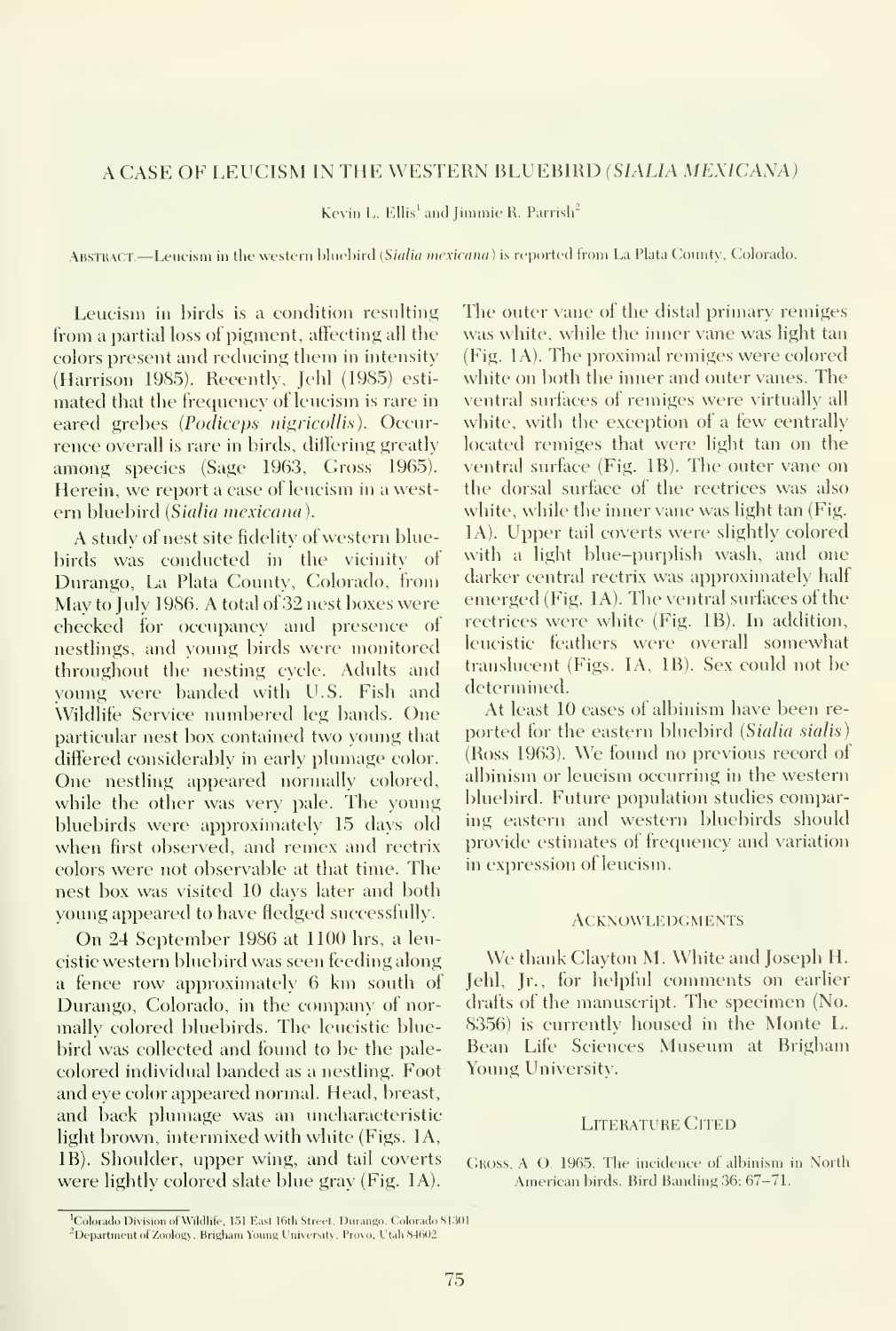

Fig. 1. Leucistic western bluebird collected in the vicinity of Durango, La Plata County, Colorado: A, dorsal view; B, ventral view.